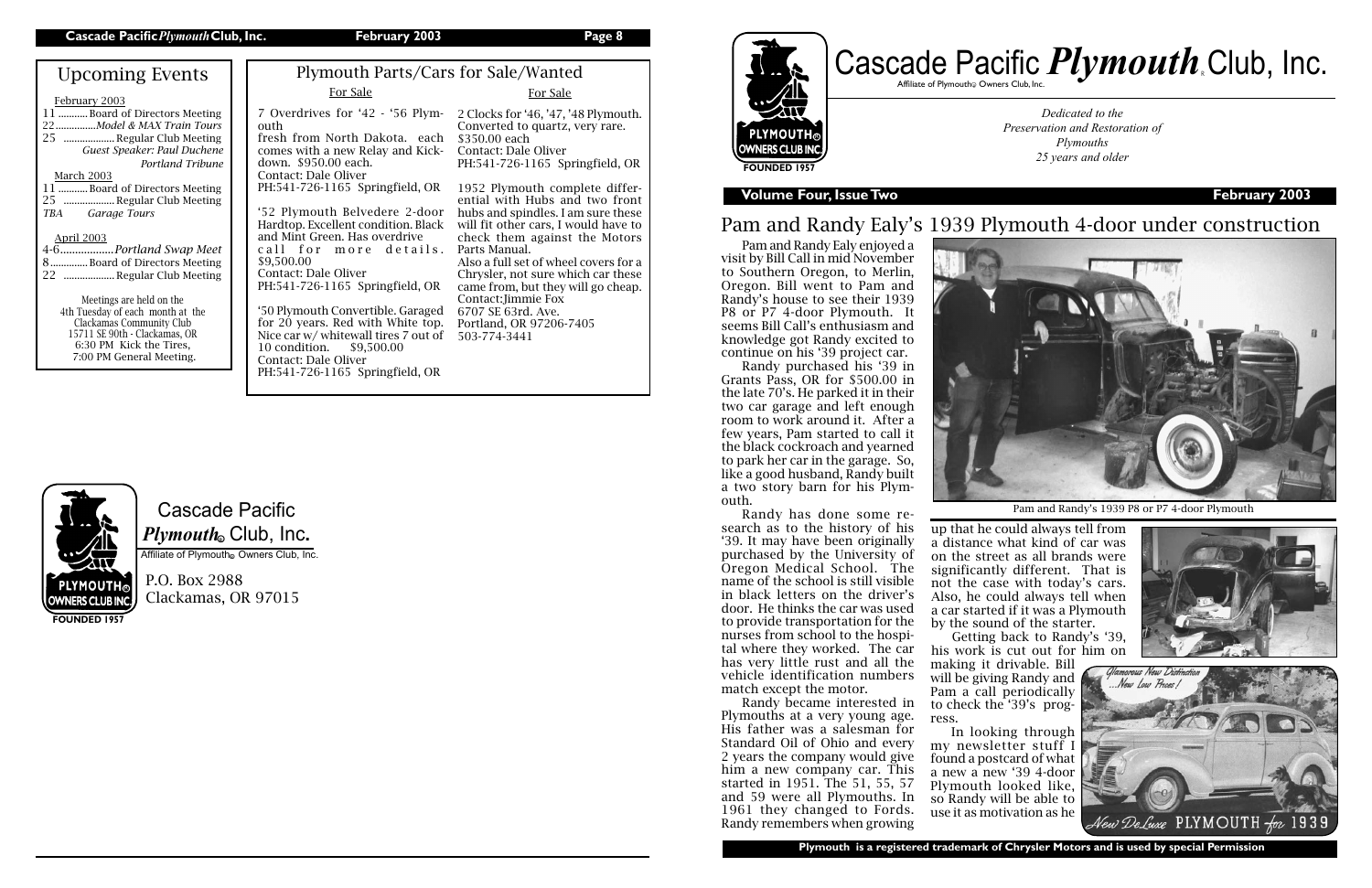# Officers 2003 CPPC January Regular Meeting Highlights

| President Scott Farnsworth      |
|---------------------------------|
| PH:503-254-8300Portland, OR     |
| Vice PresidentDuanne Luckow     |
| PH:503-761-9411Portland, OR     |
| SecretaryVicki Williams         |
| PH:503-266-4287Canby, OR        |
| Treasurer Dolores Call          |
| PH:503-698-2301Portland, OR     |
|                                 |
| PH:503-656-7779 Oregon City, OR |

### Standing Committees

| Activities  Jerry Klinger    |               |
|------------------------------|---------------|
| PH:503-665-8330              | Gresham, OR   |
| MembershipBill Call          |               |
| PH:503-698-2301 Portland, OR |               |
| Newsletter  Mike Bade        |               |
| PH:503-653-8102              | Milwaukie, OR |
| Refreshments Dennis Mowery   |               |
| PH:503-760-3184              | Portland, OR  |
| Tech Advisor  Vacant         |               |

East-West Tour ......Tom Nachand PH:541-764-2011 Lincoln City, OR

email/mail articles to: Mike Bade..............mdscbade@msn.com P.O. Box 2988- Clackamas, OR 97015

Membership:

Cascade Pacific Plymouth Club, Inc. Membership dues are \$20.00 per calendar year and must hold a current membership to the National Plymouth Club. Membership runs Jan. 1 thru Dec 31.

The newly created "Long Distance Award" presented to the member who drove the furthest to the monthly meeting was award to Tom Nachand of Lincoln City, Oregon. Tom is almost a regular at every monthly meeting and drives over miles. The award, which will be handed out every month to a different member, is a 120 minute "long distance" phone card.<br>Tom Nachand is also coordi-

Advertising Rates: Advertising is free to current Cascade Pacific Plymouth Club Members. Advertising Rate for Non- members is: \$10.00 per newsletter. one column by one inch. Photos accompanying classified ads are \$10.00 per newsletter inch buy 1 column (Black and White Onl Discount Rates: Available to long term advertisements. Advertisements should be kept to Plymouth related services.



### Tip of the Month

January 28th was the first member meeting of 2003.

There were 39 people in attendance. Scott Farnsworth, newly elected President presided over the meeting and Vicki Williams, Secretary took the minutes.

nating the East/West Tour and reported that daily itineraries were posted in the Plymouth Bulletin. He reminded members to submit their \$10.00 entrance fee and make sure they make<br>the appropriate lodging reservations well in advance. Tom also discussed the original versus modified issue regarding cars in the tour. Even though there has been discussion, primarily from<br>the East Coast, that modified vehicles shouldn't be allowed in the tour, it is the position of Cascade Pacific Plymouth Club to allow all fied or original. Tom said there is still some concern about the<br>8 miles that will have to be traveled over Interstate 84 between the Bridge of the Gods and the Columbia Gorge Highway. It was lot car and travel the shoulder of the freeway.

A presentation was made to former President, Steve Heaton thanking him for his past service as President. A special plaque was prepared with a wood carving of his 1948 Coupe.

Scott Farnsworth announced<br>he would be hosting a tour on Saturday February  $22<sup>nd</sup>$  to a Victorian home with multiple floors of mod- el trains and trolleys. After the train tour the group would stop<br>for lunch at the Old Country Buffet and after lunch continue out to Gresham to tour the Max Train Maintenance Facility. Members will meet at the Gateway Transit Center at 10:00 am to begin the

Treasurer, Dolores Call reported an account balance of \$8,339.42. She also reported that only 65 members had paid their 2003 membership dues. That is only about half the members. Scott Farnsworth reminded those in attendance they needed to make sure their dues were current.

> Get professional help when messing around with a gas tank. If you are going to use a torch to weld a tank, fill it full with water, flush it many times, get ALL of the fumes out of the tank, period. If you don't we could end up with one less member in the Plymouth Club. Remember on anything you do to your Plymouth, "SAFETY FIRST", then proceed. If you are in question about it, "Don't do it". Contact a Tech in the club for help in that particular area. You will be pleased that you did, and they are there to help.<br>CPPC member Jimmie Fox

tour. Scott Farnsworth next explained the new committee structure as decided by the Board of Directors. Jerry Klinger has agreed to be the chairman of the Activities Committee. The Technical committee still needs a Chairman but Duanne Luckow has offered to let the committee use his shop for meetings. Bill Call and John Sweeney have agreed to continue with Membership Committee duties. Mike Bade is now Chairman of the Newsletter Committee as well as editor.



*CPPC member Jimmie Fox* Vicki Willams presents Tom Nachand with the long distance award.

The Club has two inside booths at the April Portland Swap Meet, one for membership information and the other for selling donated parts. More information about manning the booths and donating parts will be available next month.

Bruce Abbott from Abbott Instrument Restorations was the speaker and talked to the members about his instrument restoration business. He is known all over the country for his expertise in restoring old instruments.

Raffle prizes were won by Ray Dunn, John Sanford, Chuck Willis and Rich VonAllmen.

All members were invited to attend the February  $11<sup>th</sup>$  Board Meeting and the meeting adjourned.

Scott Farnsworths 1950 Plymouth Club Coupe (Green Hornet)

Very often, small screws and washers are lost while doing a job. In many instances they are the very ones which are difficult to replace.

To eliminate this trouble, use a small magnet for holding the parts. Just hang it in a convenient place and the parts will be there when you are ready to install them.

a fan of Plymouths. At least not until the last two years. My father-in-law, CPPC member John Sweeney, has tried to cultivate my interest for about 35 years now. Although I have always liked his 1939 P8, I admit that my interests have always been with a bow tie brand whose name I won't mention. I certainly don't want to be impeached as 2003 President of CPPC.

I've never particularly been Deluxe Coupe. I expressed an interest and in April last year I proudly drove it for the first time to a club meeting.

I must confess, I have become a Plymouth man in the last two years. It all started with the inception of the Cascade Pacific Plymouth Club and our founding father Bill Call. My father-in-law stimulated my interest by making me aware of a restorable '50 Club Coupe available from Bill Call at a very reasonable price (just haul it away). I took him up on the offer and added it to my collection of three bow ties (a '49, '50 and '53) all awaiting a place to be restored. My collection is more lovingly referred to by my wife as the "junkyard".

Still waiting for me to build a garage (which I will start this spring) the "Green Hornet" is currently stored under a portable canopy in my side yard. It takes me to monthly membership meetings and on CPPC tours and I have grown to love it. The reliable flathead has drawn me away (well at least slightly) from my stovebolt sixes. One of the stovebolts will be for sale at the Portland Swap Meet in April.

Actually, I've owned three Plymouths. In addition to the two above, I owned a 1965 Fury III four-door sedan for a few years in the mid '70s. Although not luxiurous, it was a very practical reliable and durable car. I acquired it from my father-in-law, who purchased it new after his 1957 (which he also purchased new) was wrecked. The 318 engine carried our family safely and efficiently and you could put an elephant in the trunk!

Ownership of the first '50 I acquired from Bill Call has now



### The Tail of Two Plymouths? or Tale of Two Plymouths

### CPPC Member Response to Last Month's Tech Tip

### Hello Mike,

Then I was away on business at the time of a CPPC meeting and my father-in-law kindly nominated me as Vice President for been transferred to Jeff Jolly 2002. As I served  $\blacksquare$ my role I began to think it would be the right thing to do to own a Plymouth. I became aware that Bill Call was considering selling his green 1950 Special



The article in the CPPC said soap is a good remedy for stopping a gas leak in a gas tank. I have used that theory many times before, but the best I have used is a, "Sheetmetal Screw with a piece of Leather". Tighten the screw tight where the leak is if it is a hole. If the hole of the leak is not large enough for the screw to start, take a nail, make the hole just large enough for the screw to start. This way it will be a good tight fit.

If you are going to attempt this repair job yourself, be sure you know what you are doing. If there is a flame involved like a torch, you can blow the tank and you along with it.

of CPPC. He has it stored at his daughter's house and she and her husband plan on beginning restoration of the car in the near future. *by,Scott Farnsworth*

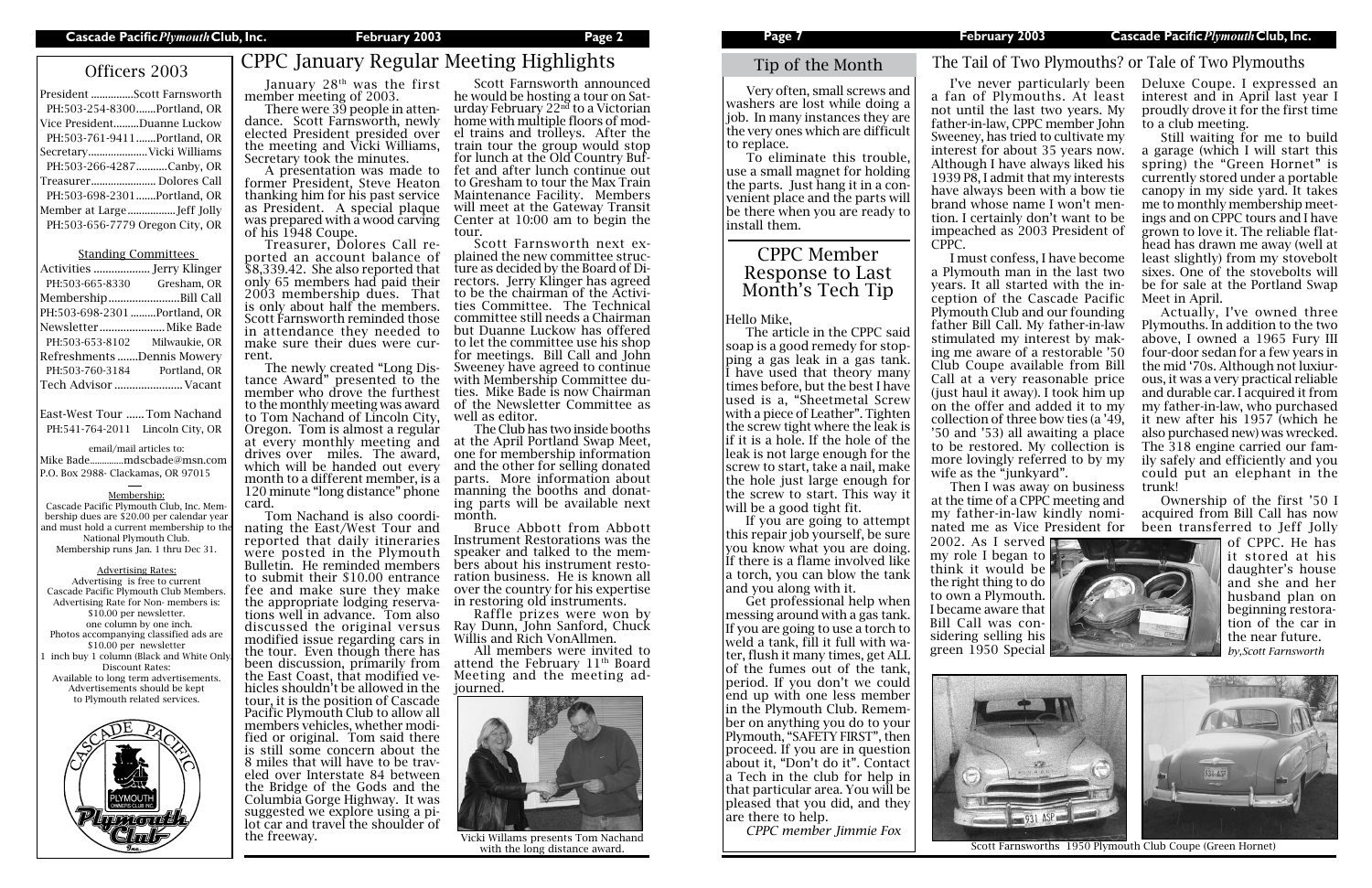The first membership meeting of 2003 was held on January 28. We had a busy agenda reorganizing committees and passing clipboards to sign up for activities and committees. My thanks to everyone who participated with suggestions and signed up for various events, activities and committees. As a result of these efforts, we have a developed another group of good committee leadership for 2003.

Jerry Klinger has agreed to chair the Activities committee. We currently have six club-sponsored activities/tours scheduled for the year, with only the months of April, May and October available. We're hoping for suggestions from the membership to fill these three months. If you have ideas please contact one of the club officers or Jerry Klinger. The eastwest tour will be our activity for July this year and Tom Nachand has agreed to continue coordinating the arrangements for the

tour.

Bill Call will chair the membership committee with assistance from John Sweeney. This team has been very successful in the past and we're delighted they continued their commitment this year. Bill and Jeff Jolly have again volunteered to coordinate our CPPC stalls at the Portland Swap Meet for 2003. Thanks Bill and Jeff!

Mike Bade will continue as editor of the CPPC Newsletter and chairman of the committee. As always, we need articles from the membership about Plymouths. They can be short or long. Mail or email anything you write to one of the club officers or Mike Bade. Pictures are always a welcome addition. Send them in any form and we will make sure they appear in the newsletter. We will gladly edit and supplement and type your stories. We just need you to write

it down and send it.

Dennis and Jeanne Mowery have the refreshments well in line for the membership meetings for this year. Many thanks to the Mowery's for getting this

organized.

The one committee currently needing a leader is the technical committee. The technical committee duties will include; serve as a resource for CPPC member technical questions, keep and update the vendor list, development of a CPPC technical resource library and any other duties the committee may decide. Duanne Luckow has volunteered his shop as a meeting location. All we need is a chairperson.

We implemented two new agenda items at the January meeting; Member Care and Long Distance Award. The January meeting acknowledged Troy House having had a recent operation on his hand. Troy was at the meeting and is recovering successfully. We also acknowledged Vern Griffey's unexpected operation the day before the meeting. We were all very saddened to hear of Vern's passing on February 4. Thanks to Peggy Skinner for informing members of the memorial service for Vern held on February 7. We have decided to reserve the last agenda item each month for a joke, remembering all of the wonderful jokes

that Vern told to close our meetings. Bruce Abbott of Abbott Instrument Restoration (formerly called Classic Cartoon) was the guest speaker at the January meeting. Bruce is well know in the car collector world. Bruce is absolutely the finest instrument restorer in the West. His shop is in Tigard, Or. He can be reached at 503-246-1287.

Our February speaker will be Paul Duchene who writes feature



stories for the Portland Tribune. We still need suggestions for future speakers. Let your officers know who you would like to hear or the topic you're interested in and we'll make the contacts.

The long distance award this month was won by Tom Nachand. Depending on traffic and which car he drives, Tom can spend more than two hours each way driving to and from Lincoln City to our meetings. Tom makes most of the meetings and is always a welcome addition. We hope he makes good use of his "long distance" calling card. We hope to see more of you from the outlying communities attend the member meetings. There could be a long distance calling card in your future!!

I'm looking forward to seeing all of you at the Toy Train and Max Train tour on February 22 and at the garage tour in March. We're hoping to have a tour later in the year to join up with CPPC members from the outlying areas that can't make the commute to the membership meetings. Those of you who are remote, please send us activity suggestions and locations where we might meet up in your area.

As always, I look forward to hearing from any of you with any suggestions or comments you might have.

Scott Farnsworth 503-254-8300 sfarnsworth@ltk.com



## **Repairing Classic Car Gauges is Bruce Abbotts Passion**

January membership meeting was Bruce Abbott who is know as the "Gauge Guy".

You might ask how Bruce ended up, as he says "doing such as odd thing". Bruce worked as a conventional mechanic in the mid 1970's, working for such places as the Chrysler Emporium in 1976. He did a lot of mechanical restoration, including wiring, engines, exhausts systems. In 1977 he learned how to repair temperature gauges, which led him to want to learn more, which led to a lot of reading.

In 1978 he opened his own business offering frame-up restoration of mostly "Concours Cars". One of his early restoration projects was a '47 Plymouth Business Coupe.

Because of his restoration business there was a need to repair gauges, for which he earned a reputation for his work. It wasn't long before he was completely consumed with restoring gauges.

The guest speaker for the these gauges were a quality we are not going to see again.

In 1993 Bruce finished his last restoration project and made the decision to specialize in gauges.

Bruce provides complete gauge restoration; both functionally and cosmetically for both the antique enthusiast and street rod crowd. He can update the original 6 volt gauge to 12 volts or change the temperature ranges to accommodate updated engine requirements.

He has an inventory of about 1600 to 1800 gauges of NOS, used and even British gauges.

Bruce gets a lot of fuel sending units to repair and says the quality of the repo stuff is many times in correct and poor quality.

Be sure to use an ohm meter to check if you are getting what you need.

Bruce said that Autolight made most of the gauges put in Plymouths for 1933 to 1950 and

A tip from Bruce; fuel sending gauges '39-'48 are a thermal type and fail because they carry too much amperage draw.

Bruce has a long waiting list of gauges to fix and comes highly recommended by some of the members present.

Bruce says, most people wait until the end to get their gauges redone, which is a mistake. Everyone has to wait the same to get their gauges.

Bruce's business, Abott Instrument Restoration, is located at 10860 SW 74th - Portland, OR 97223 Ph: 503-246-1287.

Bruce's services include: concours show quality, street rods gauges, voltage conversion temp gauges, fuel sending units, amp gauges, speedometers, tach pressure, amp and motometers.

Remember to get those gauges to Bruce early.

The Cascade Pacific *Plymouth®*  Club, Inc. has approximately 30 members north of Vancouver, Washington.

Since distance prevents most of these members from attending the monthly membership meetings there has been interest expressed in having a get-together of some form "halfway" between the north and the south.

It was suggested at the January member meeting that we solicit the help of a member from the north to coordinate such a gathering.

The Activities committee would assist in the logistics of this event. So calling all northern members!

Anyone willing to assist in this activity can contact Jerry Klinger, Activities Committee Chairman or any of the officers.

## Let's have a Meeting In the Middle

January's guest speaker; Bruce Abbott (Left) talks with CPPC members Les Conner, Rich VonAllmen and Jeff Jolly about instrument repair concerns.

|          | 2003 CPPC Tours Schedule |
|----------|--------------------------|
| Feb.     | Toy Trains & Max Trains  |
| Mar.     | <b>Garage Tours</b>      |
|          | April Portland Swap Meet |
| May      | <b>TRA</b>               |
| June     | <b>Tiffany Barbecue</b>  |
| July     | East-West Tour           |
| Aug.     | Barbecue                 |
| Sept.    | Pearson Air Park         |
| Oct.     | <b>TRA</b>               |
| Nov. TRA |                          |
|          |                          |
|          |                          |